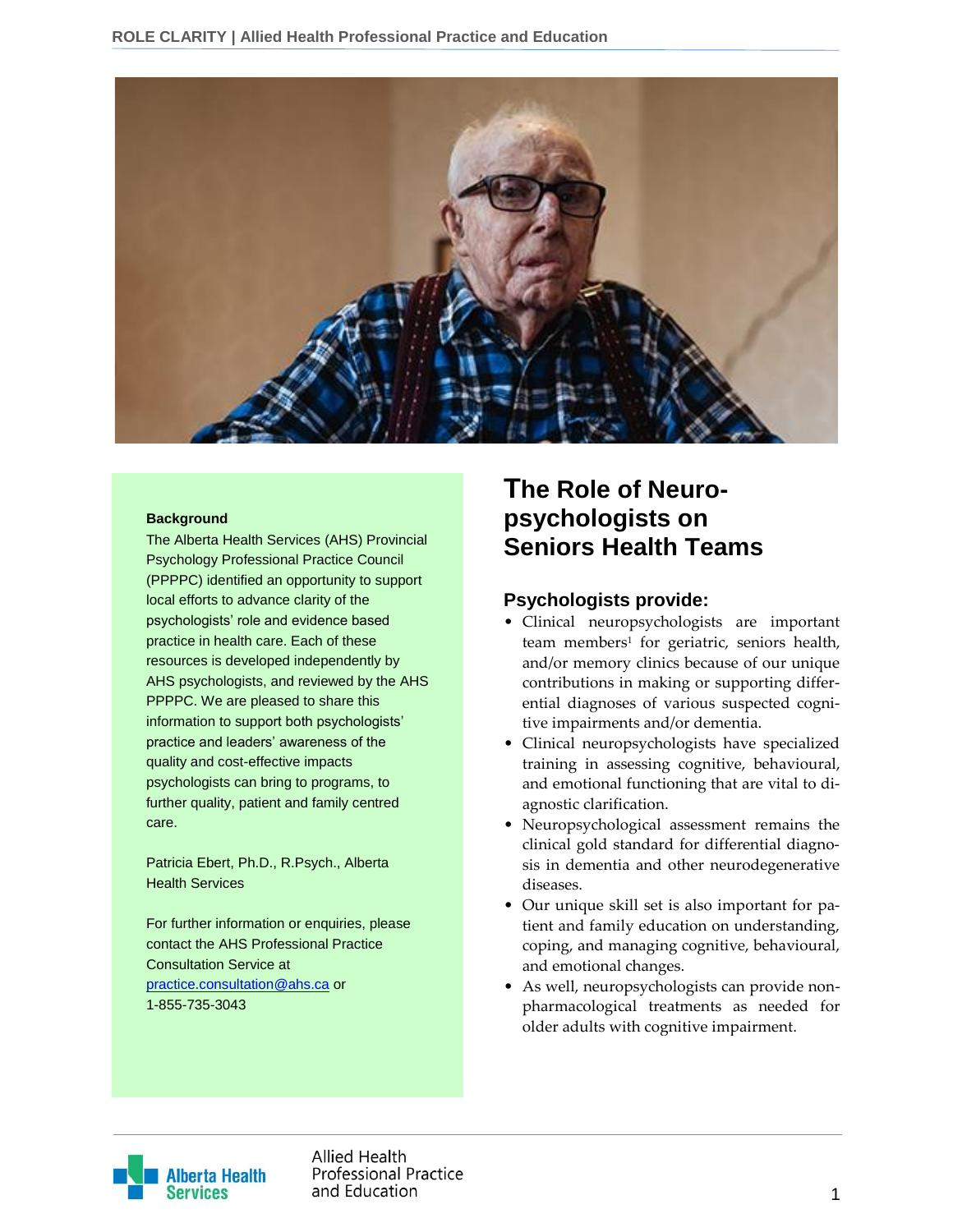## **Neuropsychologists**

- Perform formal neuropsychological assessment to:
	- Clarify differential diagnoses of cognitive impairment (e.g., Mild Cognitive Impairment, Dementia),
	- Diagnostic clarification for various neurodegenerative disorders (e.g., Alzheimer's disease, Dementia with Lewy Bodies, Frontal Temporal Dementia, etc.),
	- Profile the breadth and severity of cognitive impairments,
	- Profile of cognitive strengths and weaknesses,
	- Assess capacity (depending on setting and training), and
	- Assess emotional, behavioural, and social cognitive functioning.
- Provide neuropsychological and/or psychological interventions such as:
	- Management of caregiver burden or stress,
	- Memory support groups,
	- Cognitive training for compensatory strategies,
	- Cognitive-Behavioural Therapy for mood or adjustment issues,
	- Cognitive-Behavioural Therapy for sleep disorders,
	- Relaxation Training / Stress Reduction Training,
	- Early Dementia or Mild Cognitive Impairment Psychoeducation, and
	- Behavioural Management of Behavioural Psychosocial Symptoms of Dementia (BPSD).
- Work collaboratively with geriatricians, psychiatrists, and neurologists to make differential diagnosis of suspected cognitive impairment.
- Work collaboratively with geriatricians, psychiatrists, and neurologists to provide nonpharmacological treatments to support medical treatment or care planning.
- Work collaboratively with Occupational Therapists to better understand cognitive and functional changes affecting individuals with cognitive impairment and their families in managing day to day.
- Support other medical and allied health professional in understanding cognitive and behavioural change.
- Provide staff education and training.
- Support medical and allied health team members by helping to manage difficult patients and family situations.
- Support in tracking changes in behaviour and/or cognition over time due to a treatment response or for monitoring potential progression.

### **Seniors Health Population**

- Geriatric or seniors health services are typically provided to adults over the age of 60 or 65 years. In some clinics, referral of patients 50 years or older may be accepted.
- Most referrals to neuropsychology are to determine the presence of cognitive impairment in older adults with suspected mild cognitive impairment, dementia, neurodegenerative disorders, mental health concerns, frailty, and/or complex medical comorbidity.
- However, referrals may also be received for provision of caregiver support, cognitive compensatory strategies, sleep problems, psychoeducation, management of mood and adjustment concerns, and/or assessment of mood in the context of cognitive impairment or dementia.

### **Cognitive Impairment in Seniors Health**

- Mild Cognitive Impairment (MCI) may be considered a transitional state between normal aging and the development of dementia. Individuals with MCI often have mild problems with memory, language, and/or other thinking abilities that are greater than the changes typically associated with normal aging. However, many are able to continue to live independently.
	- MCI may increase the risk of developing Alzheimer's disease or another dementia.
	- According to the 1991 Canadian Study of Health and Aging (CSHA), about 17% of Canadians aged 65 or older had mild impairment14,16 .
- Dementia refers to more significant cognitive impairment that begins to interfere with the ability to perform daily activities and live independently. Dementias typically involve to progress decline in thinking abilities and daily functioning over time.



Allied Health **Professional Practice** and Education 22 and 2012 12:00 to 22 and 23 and 23 and 23 and 23 and 23 and 23 and 23 and 23 and 23 and 23 and 23 and 23 and 23 and 23 and 23 and 23 and 23 and 23 and 23 and 23 and 23 and 23 and 23 and 23 and 23 and 23 an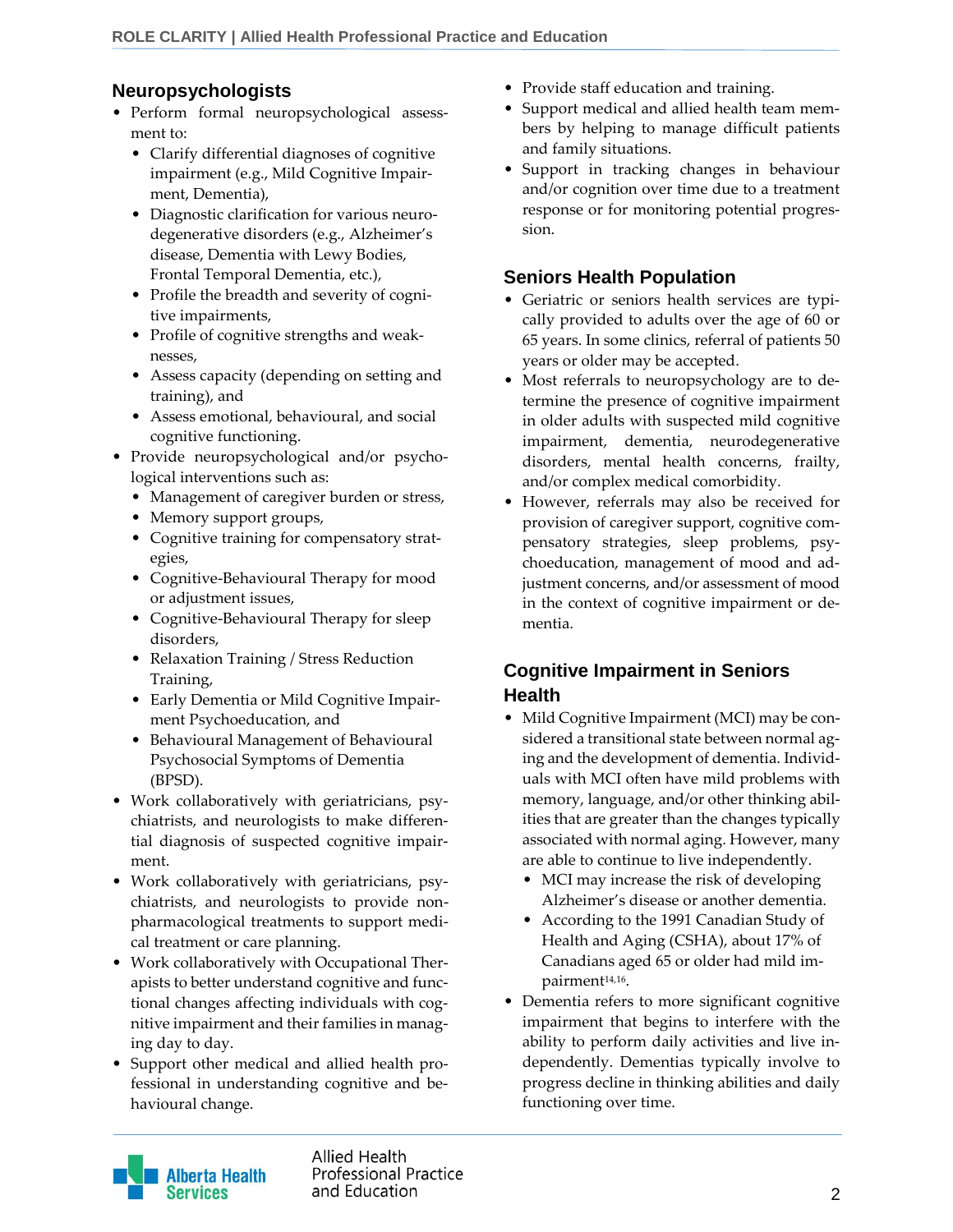- In 2011, 747,000 Canadians aged 65 and older – nearly 15% of the population – were living with Alzheimer's disease and other dementias. According to the Alzheimer Society of Canada, that figure could increase to 1.4 million by 2031<sup>15</sup> .
- Neurodegenerative disorders often underlie dementia. The most common is Alzheimer's disease followed by Dementia with Lewy Bodies, Frontal Temporal Dementia, Parkinson's disease, and other rarer forms of neurodegenerative processes. Vascular Dementia is another common cause of dementia. Dementia can also be caused by a mixture of neurodegenerative, vascular, and/or other medical illness affecting cognition.

# **Research Evidence Supporting Neuropsychologists in Seniors Health**

- Neuropsychologists are in a unique position to provide valuable information to aid in the healthcare of older adults.
- The demand for neuropsychological assessments has grown over the years, especially in the fields of seniors' health and geriatrics<sup>2</sup>.
- The utility of neuropsychological assessment in the identification of Alzheimer's disease is widely accepted, and there are various published guidelines for geriatric assessment involving neuropsychology3-6 .
- The sensitivity of neuropsychological tests can be helpful in distinguishing normal aging from pathological processes. In addition, neuropsychological tests can be useful in distinguishing mild cognitive impairment from dementia and can help with differential diagnosis of neurodegenerative disorders.
- Neuropsychological testing can be very useful in separating relatively benign cognitive impairment associated with mood concerns (i.e., depression, anxiety, stress, adjustment) from more pathological causes (i.e., neurodegenerative process).
- Finally, neuropsychological assessment findings can potentially provide information important for the prognosis or anticipated trajectory of the cognitive changes.
- Better understanding of the causes of cognitive concerns better informs potential treatments and/or management strategies.
- Feedback of neuropsychological results and neuropsychological recommendations are typically well received by patients and their families as well by the referring physicians<sup>7-9</sup>.

## **Typical Neuropsychological Assessment Services in Seniors Health**

- The primary service offered is typically comprehensive neuropsychological assessment for older adults with suspected cognitive concerns.
- Neuropsychological assessment offers a systematic evaluation of higher cognitive abilities such as attention, memory, executive functions (e.g., problems-solving, reasoning, complex attention), language, visual perception, complex visuospatial skills, and visual motor skills.
- A comprehensive report is typically prepared summarizing the results from the cognitive testing as well as providing the diagnostic impressions. In addition, the report typically includes recommendations for management and treatment as well as the likely consequences for an individual's daily functioning.
- A follow-up appointment is typically made to review the results and recommendations with the individual and their family.

#### **Common reasons for neuropsychological assessment include**

- Assessment of cognitive and emotional concerns for a variety of suspected neurodegenerative disorders (e.g., Alzheimer's disease, Frontal Temporal Dementia, Dementia with Lewy Bodies, Parkinson's and Parkinson's plus disorders, and Primary Progressive Aphasias).
- Assessment of cognitive and emotional concerns for a variety of medical and / or neurological concerns including possible substance abuse-related cognitive impairment, alcoholrelated dementia, possible vascular dementia or cognitive impairment, medication misuse, and possible delirium.
- Aiding in distinguishing mild cognitive impairment from dementia.

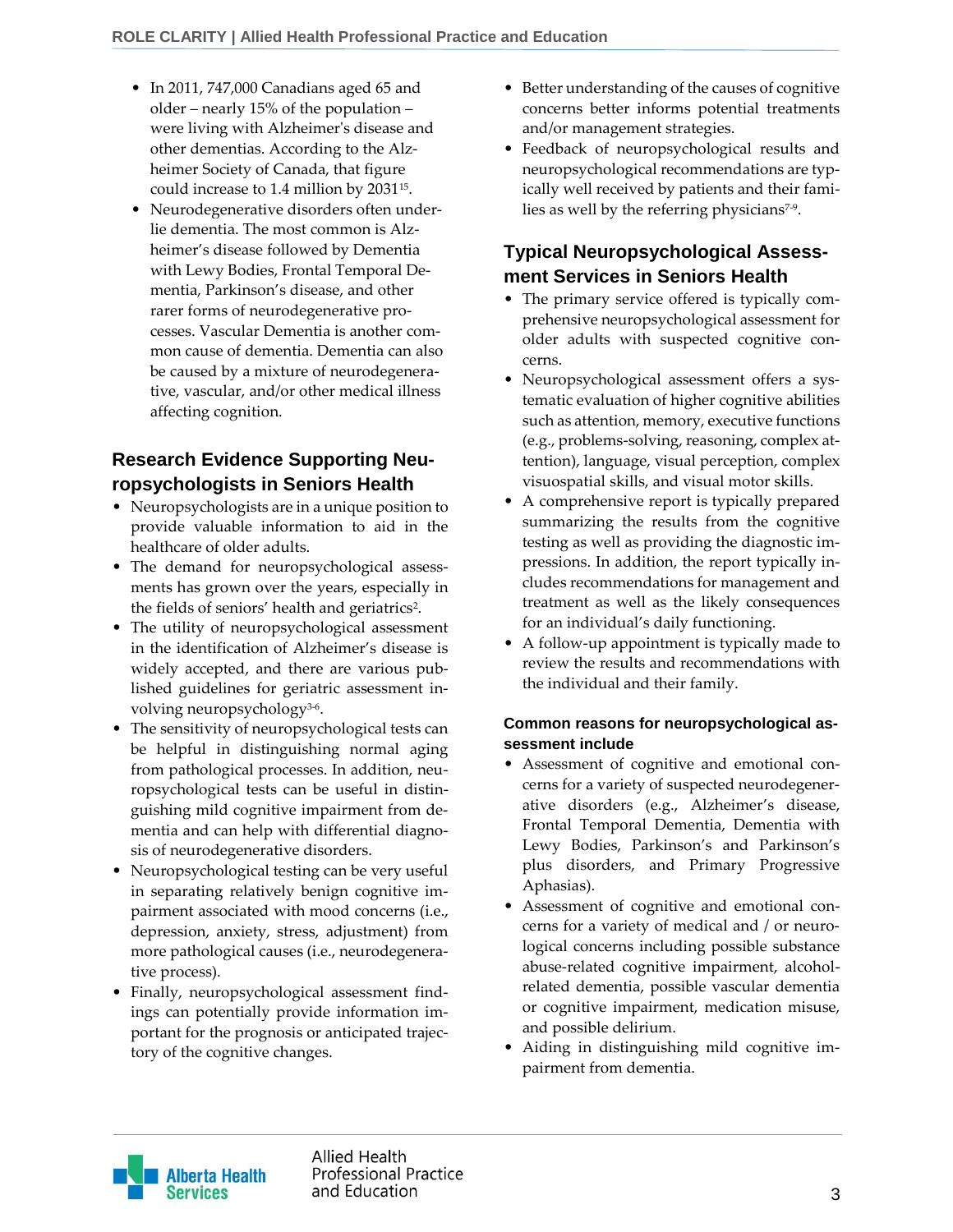- Aiding in distinguishing mood disorders, psychiatric, and/or emotional disorders from potential neurodegenerative disorders or mild cognitive impairment.
- Assisting in determining new onset of neurodegenerative disorders in individuals with previous stroke, epilepsy, brain injuries, brain tumors, Parkinson's disease, and/or chromosomal disorders
- Aiding in assessing high-functioning or highly intelligent older adults with whom cognitive screening measures may lack sensitivity in detecting cognitive compromise.
- Aiding in detecting cognitive impairment in individuals with a competent mastery of English who have learnt English as their second language, for whom cognitive screening measures may over-estimate the breadth and level of cognitive decline.
- Aiding in distinguishing normal aging from mild cognitive impairment and/or dementia.

#### **Neuropsychological assessment contributes to clinical decision-making about**

- Differential diagnosis.
- Prognosis.
- Management strategies or rehabilitation planning.
- Ability to continue to work.
- Ability to provide care for another dependent adult or child.
- Ability to function or live independently.
- Tracking of changes in cognitive abilities over time to determine response to medication or disease progression $^{10}$ .
- In summary, neuropsychological assessment is used to provide information about differential diagnosis, detection of cognitive impairment, treatment planning, evaluation of treatment efficacy, and measurement of change over time1, 10 .
- An evaluation includes face-to-face assessment of individuals, provision of feedback to the individual and their family members, and communication of findings and recommendations to referring physicians and other healthcare team members through written reports and team conferences.

# **Typical Neuropsychological Intervention Services in Seniors Health**

- Neuropsychologists can provide group or individual training and education on lifestyle choices to support memory-healthy living and support for dealing with cognitive decline. Currently, there are no medical treatments for mild cognitive impairment and the medications for dementia have limited efficacy. Therefore, behavioural approaches and lifestyle changes to manage memory decline in mild cognitive impairment and for supporting caregivers in managing the Psychiatric and Behavioural Symptoms of Dementia are becoming increasingly important.
- There have been several memory compensatory groups or memory training groups that have been shown to be beneficial in supporting individuals with mild cognitive impairment and their caregivers<sup>11-13</sup>.
- In addition, groups aimed at providing caregiver support for those coping with loved ones with cognitive impairment have been shown to be very beneficial.
- In some settings, older adults or their families can be referred for assessment of anxiety, depression, stress management, and sleep problems. Treatment may be offered for sleep, mood disorders, adjustments issues, and/or caregiver stress or burnout.
- Consultation for behavioural management of BPSD can also be provided to other staff members.

#### **Common reasons for neuropsychology interventions include**

- Assessment and management of caregiver stress and/or burden due to cognitive and behavioural changes in a loved one.
- Teach memory or cognitive compensatory strategies either to individuals or groups.
- Psychoeducation on behavioural management.
- Management of emotional or adjustment issues associated with the diagnosis of cognitive impairment or dementia.
- Education for families and patients on mild cognitive impairment, dementia, and neurodegenerative disorders.

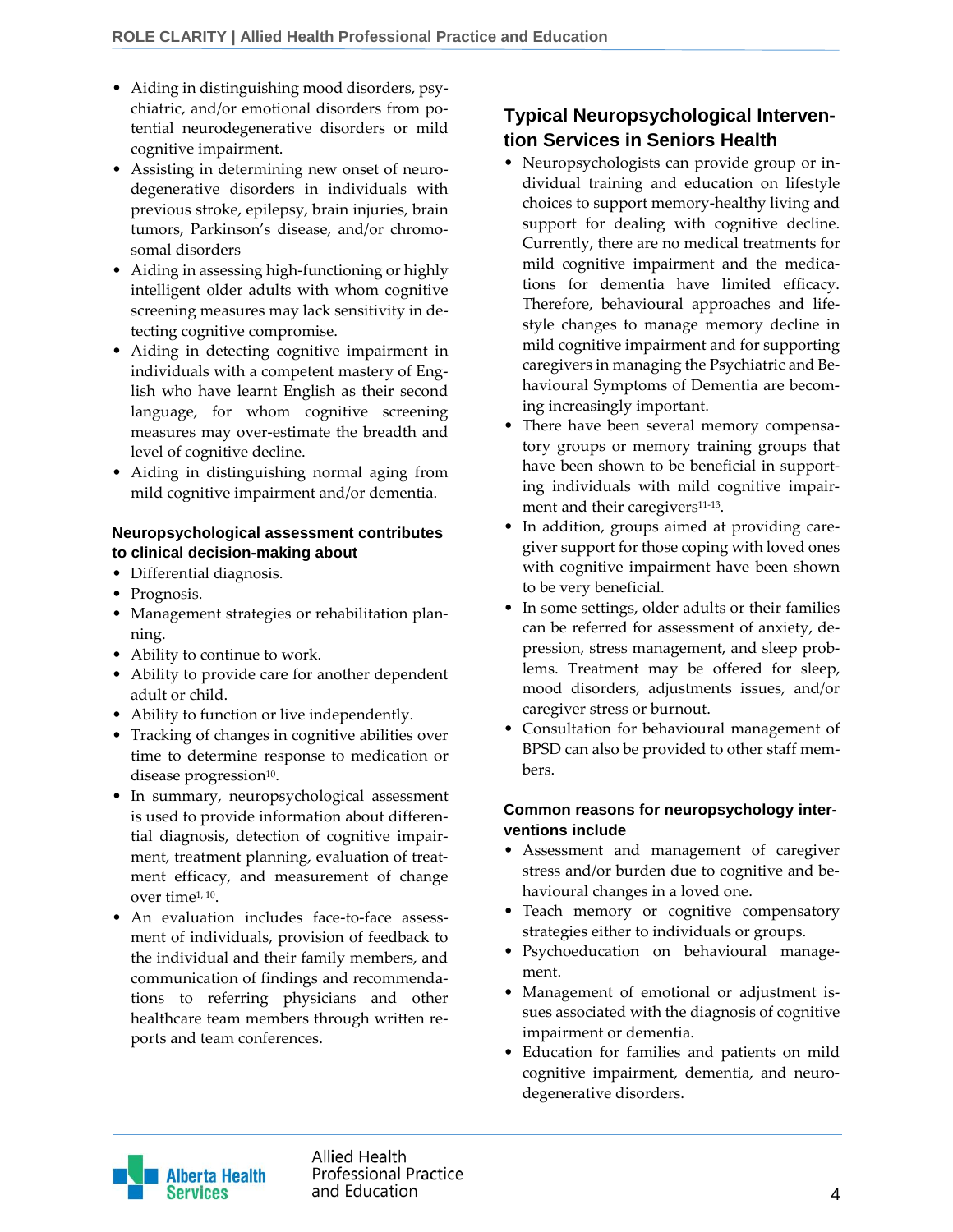#### **Neuropsychological interventions contribute to clinical care by**

- Providing information needed for treatment planning.
- Providing information needed for discharge planning.
- Supporting caregivers.
- Decreasing anxiety regarding a chronic diagnosis.
- Providing education or strategies to cope with cognitive changes.
- Supporting older adults in functioning or living independently for longer.
- Tracking changes in behaviour and/or cognition over time to determine response to treatment.
- Non-pharmacological management of sleep problems.
- Non-pharmacological management of behavioural changes.

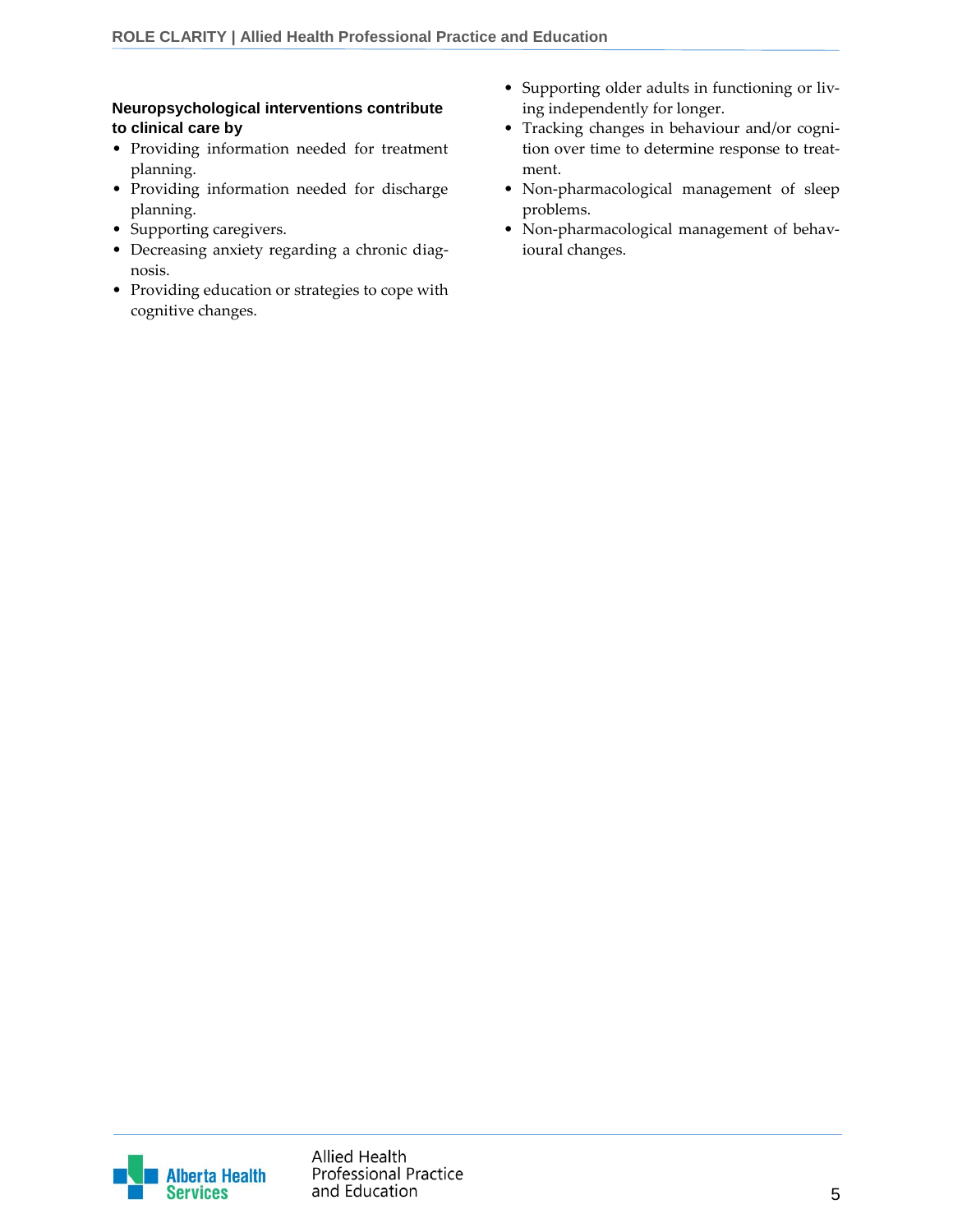### **Resources & Guidelines**

#### **Mild Cognitive Impairment**

Information sheet: [Mild Cognitive Impairment,](http://www.alzheimer.ca/sites/default/files/files/national/other-dementias/other_dementias_mci_e.pdf) Alzheimer Society of Canada

[Living with Mild Cognitive Impairment \(MCI\),](https://vimeo.com/75826507) webinar by BrainXchange.

#### **Dementias**

[What is Alzheimer's disease?](http://www.alzheimer.ca/sites/default/files/files/national/core-lit-brochures/what_is_ad_e.pdf) - brochure by the Alzheimer Society of Canada

[Stages of Alzheimer's disease](http://www.alzheimer.ca/en/Home/About-dementia/Alzheimer-s-disease/Stages-of-Alzheimer-s-disease) - learn about the progression of the disease

[Shared experiences](http://www.alzheimer.ca/en/Home/Living-with-dementia/I-have-dementia/Shared-experiences) - advice from people living with Alzheimer's disease

BrainXchange [webinar on Frontotemporal dementia](http://brainxchange.ca/Public/Events/Archived-Webinars-Events/2012/Frontotemporal-Dementia-Facing-the-Challenges-for.aspx)

Visit [the Frontotemporal Dementia Support Group website.](http://www.pdsg.org.uk/index.htm__)

[Mayo Clinic](http://www.mayoclinic.com/health/frontotemporal-dementia/DS00874) – Frontal Temporal Dementia

[Rural Dementia Care](http://cchsa-ccssma.usask.ca/ruraldementiacare/) - Strategies to improve the care of persons with dementia in rural areas.

BrainXchange [webinar on Lewy body dementia.](http://brainxchange.ca/Public/Events/Archived-Webinars-Events/2012/The-spectrum-of-Lewy-body-disease-Dementia-with-L.aspx)

[Mayo Clinic](http://www.mayoclinic.org/diseases-conditions/lewy-body-dementia/home/ovc-20200344) – Dementia with Lewy Bodies

### **References**

- 1. Martinez. A. Neuropsychologists--An Important Part of the Team. https://www.alz.org/georgia/documents/role\_of\_the\_neuropsychologist\_in\_AD.pdf
- 2. Frerichs, R. When should an older adult be referred to neuropsychology? The Canadian Alzheimer's Review 2004; April: 4-9.
- 3. McKhann, G., Drachman, D., Folstein, M., et al. Clinical diagnosis of Alzheimer's disease: Report of the NINDS-AIREN workgroup under the auspices of Department of Health and Human Services Task Force on Alzheimer's disease. Neurology 1984: 34: 939-44.
- 4. Agency for Health Care Policy and Research (AHCPR): Early identification of Alzheimer's disease and related dementias. Department of Health and Human Services, Washington, DC, 1996.
- 5. American Psychological Association Presidential Task Force on Age-Consistent Memory Decline and Dementia: Guidelines for the evaluation of dementia and age-related cognitive decline. American Psychological Association, Washington, DC 1998.
- 6. Petersen, R.C., Stephens, J.C., Ganguli, M. et al. Practice parameter. Early detection of dementia: mild cognitive impairment (an evidence-based review). Report of the American Academy of Neurology. Neurology 2001; 56: 1133-42.
- 7. Donofrio, N., Piatt A.L., Wheilan, W., et al. Neuropsychological test feedback: consumer evaluation and perceptions. Arch Clin Neuropsychology 1999; 14:721.
- 8. Bennett-Levy, J., Klein-Boonschate, MA., & Batchelor, J. Encounters with Anna Thompson: The consumer's experience of the neuropsychological assessment. The Clinical Neuropsychologist 1994; 8: 19-38.
- 9. Tremont, G. Westervelt, H.J., Javorsky, D.J., et al. Referring physician's perceptions of the neuropsychological evaluation: how are we doing? Clin Neuropsychologist 2002; 16:551-4.
- 10. Mithshina, M. & Satz, P., Effect of repeated administration of a neuropsychological battery in the elderly. J Clin Psychology 1991; 47: 790-801.
- 11. Gross, AL., Parisi, JM., Spira, AP., Kueider, AM., Ko, JY., Saczynski, JS., Samus, QM., & Rebok, GW. Memory training interventions for older adults: A meta-analysis Aging. Mental Health. 2012; 16(6): 722–734.
- 12. Lowenstein, D. & Acevedo, A. Chapter 11: Training of cognitive and functionally relevant skills in mild Alzheimer's disease: an integrated approach, In Geriatric Neuropsychology (Eds. [12] Attix, DK. & Welsh-Bohmer, KA.) The Guildford Press 2006.
- 13. Clare. L. Neuropsychological Rehabilitation: A modular handbook: Neuropsychological rehabilitation and people with dementia, Psychology Press 2008.



**Allied Health Professional Practice** and Education 6